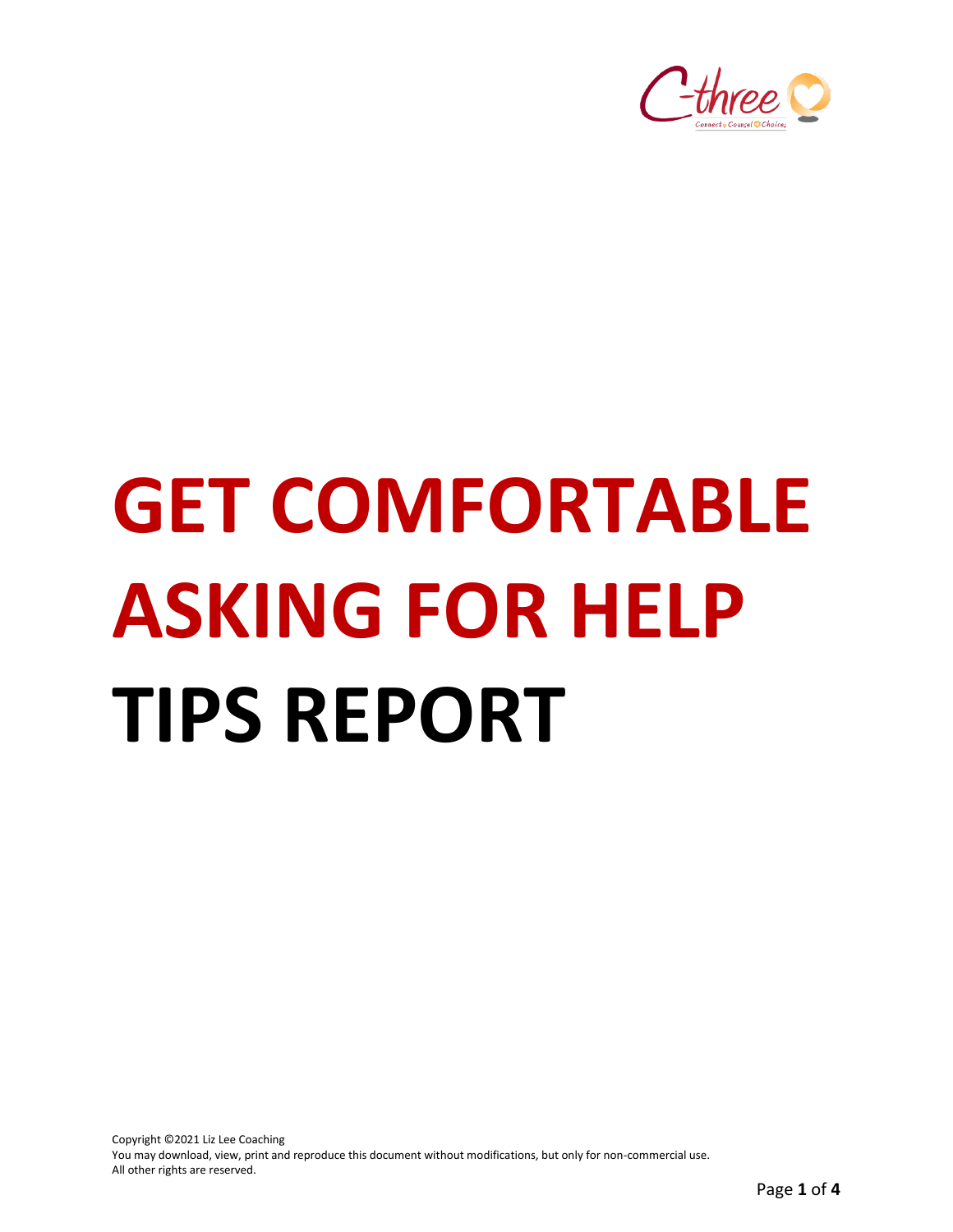

# TOP TIPS

We all need a little help now and then, so why do we struggle so much to ask for it? Are we too stubborn? Are we afraid of being a burden? Regardless of why, if you need help, asking for it is the most direct and reasonable way to get it. Whether you are overwhelmed at work, not feeling quite yourself, or trying to learn something new, asking for help could change your life for the better. If you are ready to get comfortable asking for help, then check out these nine tips:

#### **1. Everyone Needs Help Once in Awhile**

There is nothing wrong with being self-reliant and standing on your own two feet. The reality is that we all need a little help from time to time. Once you recognize and accept this as a fact, asking for help will become easier.

#### **2. Help Others**

Try being a more helpful person in general. This will help you realize that help isn't a burden. Helping others is rewarding in its own right. You will also naturally feel more open to asking for help if you are willing to give to others.

#### **3. Know Exactly What You Need**

You will find it significantly easier to ask for help when you know what you need yourself. If you can't convey what you need, then it is naturally harder to ask for help. Think about what you need in the most specific terms possible. This will also help the other person figure out if they can meet your request.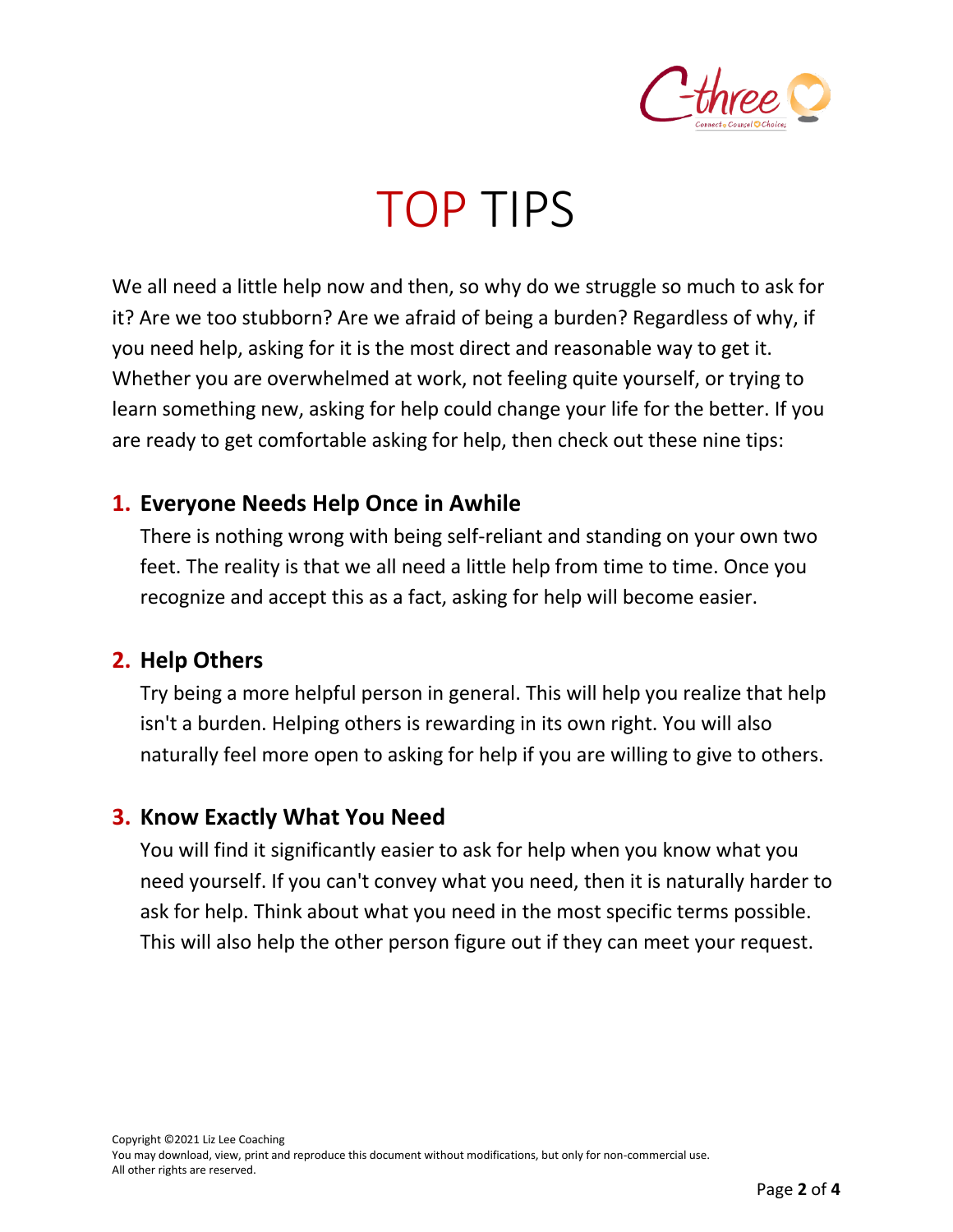

## **4. How Do Your Peers Ask For Help?**

Have you ever been asked for help? How did those people ask you? Did you find yourself more willing to accept a certain approach? Reflecting on how people have successfully asked you for help will make it easier for you to create your own approach. This confidence should lead to more comfort when asking for help.

## **5. Don't Project Your Feelings**

When you assume someone doesn't want to help you or that you may be a burden on someone, you are projecting your own feelings. Don't let your inner critic make you give up before you even start to ask for help. You won't know how others feel about helping you until you ask.

#### **6. Recognize Your Weaknesses**

When you recognize and accept your weaknesses, you will find it easier to ask for help. When you know you are especially weak in a certain area, it will feel natural to find someone stronger in that area to help you out.

# **7. Asking for Help Looks Good**

Some people are worried that if they ask for help, they might look weak. This isn't necessarily the case. In fact, some research [\(https://www.scientificamerican.com/article/asking-advice-makes-a-good](https://www.scientificamerican.com/article/asking-advice-makes-a-good-impression1/)[impression1/\)](https://www.scientificamerican.com/article/asking-advice-makes-a-good-impression1/) has shown that asking for help makes a good impression. It indicates that you are a team player who does things efficiently.

## **8. How Important is The End Result?**

If you are struggling in some area of life, think about your ideal end result. Think about it in the greatest detail possible. Hold that image of ultimate success in your head. Now ask yourself, is this result worth the discomfort of asking for help?